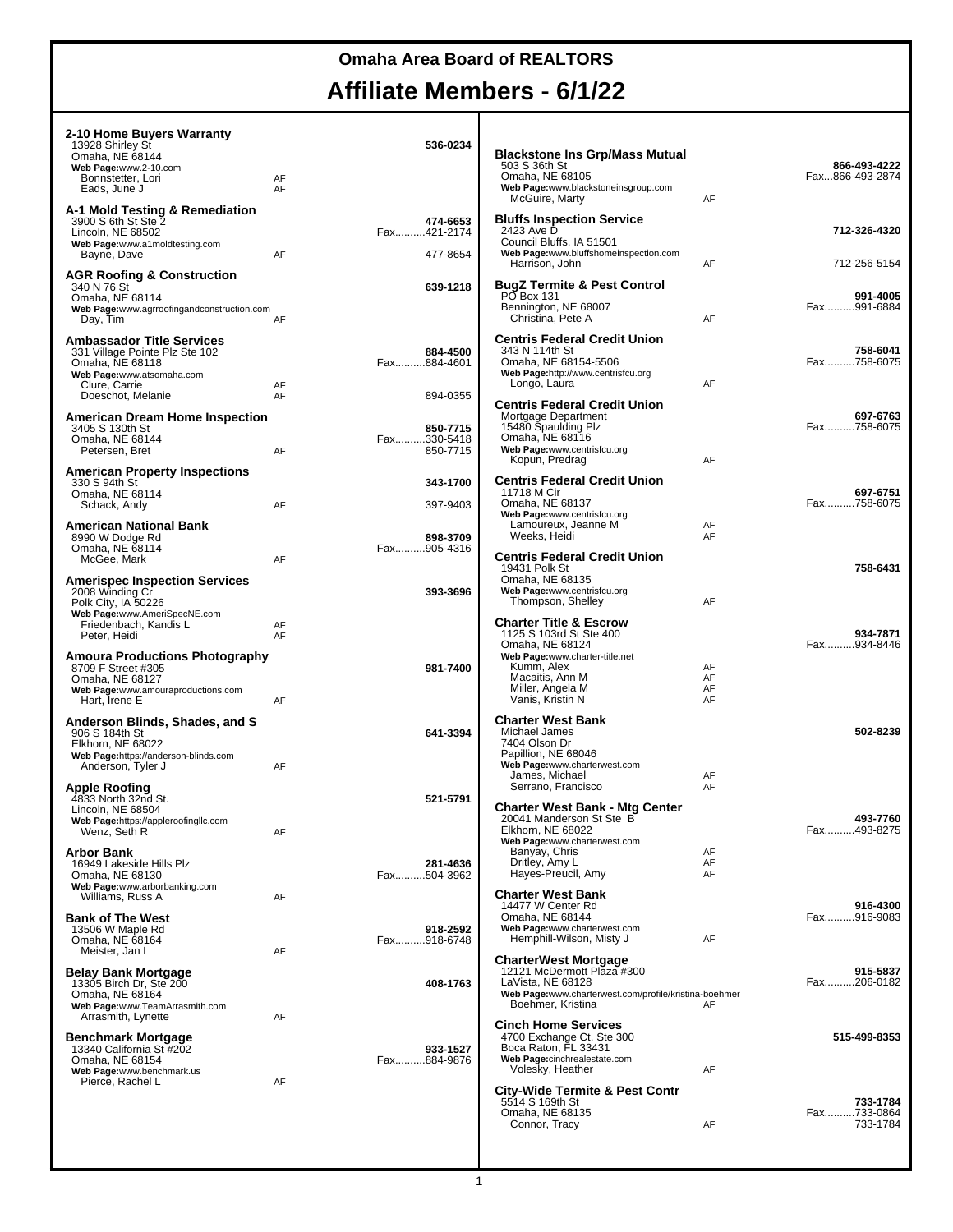Т

| <b>CKB Fireplace Services</b><br>PO Box 861<br>Bellevue, NE 68005<br>Web Page:www.ckbcustomcreations.com<br>Bybee, Jeff J                                     | AF             | 541-7001<br>Fax715-4440             | <b>FCC Environmental Services, NE</b><br>5902 N 16th St<br>Omaha, NE 68110<br>Web Page:fccenvironmental.com<br>Dreher, Joseph F                   | AF             | 251-5142                            |
|---------------------------------------------------------------------------------------------------------------------------------------------------------------|----------------|-------------------------------------|---------------------------------------------------------------------------------------------------------------------------------------------------|----------------|-------------------------------------|
| <b>Clear Title &amp; Abstract LLC</b><br>11909 P St #204<br>Omaha, NE 68137<br>Web Page:www.cleartitlellc.com<br>Reynolds, Mark P                             | AF             | 934-6010<br>Fax934-6011             | <b>First Bank</b><br>304 Olson Dr Ste 203<br>Papillion, NE 68046<br>Web Page:www.firstbanks.com<br>Carlson, Brenda                                | AF             | 408-1944<br>Fax408-1954<br>331-3295 |
| <b>CMG Financial</b><br>4141 N 156th St<br>Omaha, NE 68116<br>Web Page:www.cmgfi.com<br>Dein, Mike                                                            | AF             | 681-8829                            | <b>First National Bank</b><br>2625 S 175th St<br>Omaha, NE 68130<br>Web Page:www.fnbo.com<br>Larsen, Rod<br>Onufrock, Aaron                       | AF<br>AF       | 602-2726<br>Fax633-2597             |
| <b>Cobalt Credit Union</b><br>7148 Towne Center Pkwy<br>Papillion, NE 68046-2125<br>Web Page:www.cobaltcu.com<br>Legge, Suresha<br>Mohr, Sue<br>Walker, Wendy | AF<br>AF<br>AF | 514-4910<br>Fax829-3330             | <b>First National Bank</b><br>Mortgage Dept<br>11404 W Dodge Rd MS4500<br>Omaha, NE 68154<br>Web Page:www.fnbo.com<br>Beard, Brian S              | AF             | 602-6927<br>Fax938-7597<br>332-4180 |
| <b>Cobalt Credit Union</b><br>11515 S 39th St<br>Bellevue, NE 68123<br>Web Page:www.cobaltcu.com<br>Moeller, Rachel                                           | AF             | 829-6295<br>Fax292-2858             | <b>First National Bank</b><br>16770 W Maple St<br>Omaha, NE 68116<br>Web Page:fnbo.com/mortgage<br>Randone, Karyn A                               | AF             | 602-5394<br>Fax938-5560             |
| Core Bank<br>12100 West Center Rd<br>Omaha, NE 68144<br>Web Page:www.corebank.com<br>Hartman, David                                                           | AF             | 898-3310<br>Fax333-9787             | <b>First National Bank</b><br>14310 FNB Pkwy Stop 5944<br>Omaha, NE 68154<br>Web Page:www.fnbo.com<br>Sandiland, Becky                            | AF             | 402-6025<br>Fax938-7629             |
| Core Bank<br>4005 Twin Creek Dr #103<br>Bellevue, NE 68005<br>Web Page:www.corebank.com<br>Anderson, Brenda L                                                 | AF             | 885-6900<br>Fax885-6901             | <b>First National Bank</b><br>Home Mortgage Division<br>3815 Denmark Drive<br>Council Bluffs, IA 51501<br>Web Page:www.fnbo.com<br>Trescott, Erin | AF             | 712-435-5040<br>Fax633-2502         |
| <b>Cornerstone Home Inspection</b><br>P.O. Box 6186<br>Omaha, NE 68106<br>Web Page:www.cornerstoneinspects.com<br>Ahlvers, Chad M                             | AF             | 502-1661<br>Fax614-7722<br>677-2423 | <b>First National Bank</b><br>8418 Frederick St Stop 5984<br>Omaha, NE 68124<br>Web Page:www.fnbo.com<br>Curfman, Jeanne M                        | AF             | 602-2803<br>Fax938-7691             |
| <b>Corspect LLC</b><br>16122 Cottonwood St<br>Omaha, NE 68136-3248<br>Web Page:www.corspect.com<br>Corsini, Bob                                               | AF             | 699-9666                            | Isenberger, Steph R<br><b>First National Bank</b><br>3808 N 203 St<br>Elkhorn, NE 68022<br>Web Page:www.fnbo.com                                  | AF             | 602-4838<br>Fax633-2546             |
| <b>CuttingEdge Home Inspections</b><br>980 County Rd W S97<br>Fremont, NE 68025<br>Walker, Luke W                                                             | AF             | 578-6289                            | Widick, Jennifer D<br><b>First National Bank</b><br>2605 S 133rd Plz<br>Omaha, NE 68144                                                           | AF             | 602-5877<br>Fax938-7527             |
| <b>DRI Title &amp; Escrow</b><br>13057 W Center Rd Ste 1<br>Omaha, NE 68144-3723<br>Web Page:www.drititle.com<br>Linstroth, Chloe<br>Thiel. Matthew           | AF<br>AF       | 884-4586<br>Fax884-4686<br>884-3527 | Web Page:www.fnbo.com<br>Dombrosky, Brad<br>Kopun, Gabe V<br>Stagemeyer, Michele L<br><b>First National Bank</b>                                  | AF<br>AF<br>AF |                                     |
| Eagle Mortgage Inc<br>303 N 114th St<br>Omaha, NE 68154-2516<br>Schneidewind, Holly                                                                           | AF             | 397-7180<br>Fax397-7471             | 7960 Towne Center Pkwy<br>Papillion, NE 68046<br>Web Page:www.fnbo.com<br>Lundstrom, Eric S<br>Martin, Brandon                                    | AF<br>AF       | 602-2500                            |
| <b>Enterprise Bank</b><br>12800 W Center Rd<br>Omaha, NE 68144<br>Web Page:www.enterpriseebank.com<br>Winterhof, Stephen M                                    | AF             | 829-7261                            | <b>First Priority Insurance</b><br>1805 N 169th Plz. Ste.B<br>Omaha, NE 68118<br>Web Page:www.firstpriorityinsure.com<br>Cummings, William        | AF             | 218-1069<br>Fax201-2229             |
| Equitable Bank<br>10855 W Dodge Rd Ste 110<br>Omaha, NE 68154<br>Web Page:www.equitableonline.com<br>Dobrovolny, Joe                                          | AF             | 827-8100<br>Fax827-8103             | <b>First State Bank</b><br>5370 S 72nd St<br>Omaha, NE 68127<br>Web Page:www.1ststatebank.com<br>Mancuso, Michael J                               | AF             | 597-0500<br>Fax596-9485<br>738-8893 |
| Farm Bureau Financial Service<br>11840 Nicholas St.<br>Omaha, NE 68154<br>Williams, Deborah L                                                                 | AF             | 972-8813<br>Fax339-9756             | <b>Focus Printing</b><br>11830 Nicholas St<br>Omaha, NE 68154<br>Web Page:www.focusprintingomaha.com<br>Holmes, Jim                               | AF             | 619-5570<br>Fax619-5559             |
|                                                                                                                                                               |                |                                     |                                                                                                                                                   |                |                                     |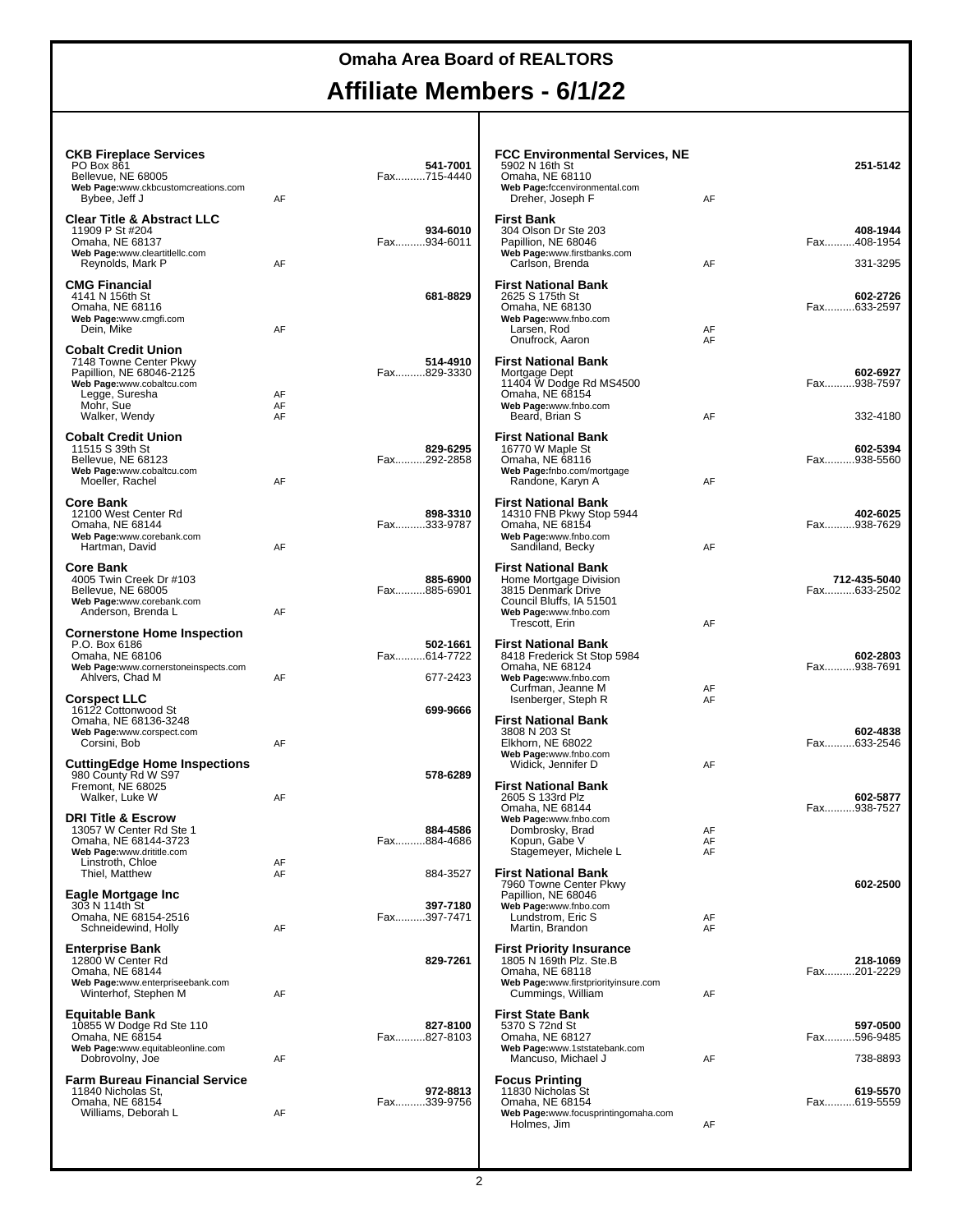т

| <b>Foundation 2 Rooftop Inc.</b><br>11848 Cydney Ln<br><b>Blair, NE 68008</b>                                                                |                | 330-1701                            | It's Your Home Inspection<br>9605 S 22nd Ave<br>Bellevue, NE 68147<br>Schreck, Allen                                   | AF                   | 885-1498                            |
|----------------------------------------------------------------------------------------------------------------------------------------------|----------------|-------------------------------------|------------------------------------------------------------------------------------------------------------------------|----------------------|-------------------------------------|
| Web Page:https:\omaha-home-inspection.com<br>Wayman, Greg                                                                                    | AF             | 330-1701                            |                                                                                                                        |                      |                                     |
| Gateway Mortgage Group<br>12020 Shamrock Plz Ste 100<br>Omaha, NE 68154<br>Web Page:www.gatewayloan.com<br>McKernan, Mary M                  | AF             | 333-4920<br>Fax333-1727<br>493-4163 | JH Willy<br>1606 N 160th St<br>Omaha, NE 68118<br>Web Page:www.jhwilly.com<br>Cunningham, Kayla                        | AF                   | 740-0108<br>Fax932-2971             |
| Gershman Mortgage<br>2580 S 90 St Ste 140<br>Omaha, NE 68124                                                                                 |                | 609-7050<br>Fax866-431-8836         | <b>Johnson Services</b><br>6829 Michelle Ave<br>LaVista, NE 68128-3091<br>Johnson, Roger B                             | AF                   | 677-1374                            |
| Web Page:www.gershman.com<br>Hinton, Tracy<br>Lopez, Kim M<br>Parker, Kayci                                                                  | AF<br>AF<br>AF |                                     | <b>KERR Consulting</b><br>2042 Rustic Lane<br>Winterset, IA 50273<br>Web Page:www.kerrconsulting.com                   |                      | 515-462-5172                        |
| <b>Great Western Bank</b><br>919 Galvin Rd S<br>Bellevue, NE 68005<br>Web Page:www.greatwesternbank.com<br>Martin, Deb M                     | AF             | 561-7916<br>Fax387-7093             | Aldrich, Roger<br><b>Leapin Lizard Locksmiths</b><br>3801 S 148th St Ste 102<br>Omaha, NE 68144                        | AF                   | 991-5327<br>Fax393-3137             |
| Stillwagon, Kristin                                                                                                                          | AF             |                                     | Web Page:www.leapinlizardlocksmiths.com<br>Sutko, Tom                                                                  | AF                   | 393-3696                            |
| <b>Great Western Bank</b><br>550 N 155 Plz<br>Omaha, NE 68154<br>Web Page:greatwesternmortgage.com                                           |                | 561-7902                            | Legacy Homes Omaha LLC<br>12040 McDermott Plz Ste 120<br>LaVista. NE 68128                                             |                      | 884-3202                            |
| Cook. Patrick J                                                                                                                              | AF             |                                     | Web Page:www.legacyhomesomaha.com<br>Katt, Peter                                                                       | AF                   |                                     |
| <b>Great Western Bank</b><br>9290 W Dodge Rd Ste 401<br>Omaha, NE 68114<br>Web Page:www.greatwesternbank.com<br>Cryer, Dean                  | AF             | 392-2616                            | <b>Lien Termite And Pest Control</b><br>2903 N 84th St<br>Omaha, NE 68134<br>Earl, Bradley                             | AF                   | 397-8884<br>Fax397-1427<br>330-2326 |
| <b>Guild Mortgage Company</b>                                                                                                                |                |                                     | Earl, Gregory<br>Kollekowski, Gerald                                                                                   | AF<br>AF             | 571-9634<br>397-8884                |
| 2637 S 158 Plz #200<br>Omaha, NE 68130<br>Web Page:www.guildmortgage.net<br>Denning, Rob                                                     | AF             | 505-6088<br>Fax938-4894             | Lincoln Federal Savings Bank<br>1822 Washington St<br><b>Blair, NE 68008</b><br>Web Page:www.lincolnfed.com            |                      | 426-3535<br>Fax426-3560             |
| <b>HealthMarkets Insurance Agency</b><br>Darlene Wakefield<br>17310 Wright St Ste 100                                                        |                | 256-5216                            | McCarthy, Christie J<br>Lincoln Federal Savings Bank                                                                   | AF                   | 493-5599                            |
| Omaha, NE 68130<br>Wakefield, Davelene<br><b>Home Standards Inspection Serv</b>                                                              | AF             |                                     | 673 N 132nd St<br>Omaha, NE 68154<br>Web Page:www.lincolnfed.com<br>Byrnes, Mary                                       | AF                   | Fax493-5774<br>537-0528             |
| 13512 Shongaska Rd<br>Omaha, NE 68112<br>Web Page:www.hsinspections.com<br>Vacha, Jon                                                        | AF             | 392-2020<br>Fax453-0680             | <b>Metro Credit Union Mortgage</b><br>14509 F St Ste 211<br>Omaha, NE 68116                                            |                      | 554-4663<br>Fax554-7105             |
| <b>Home Town Inspections LLC</b><br>340 S 14th St<br><b>Blair, NE 68008</b><br>Volkert, Steve A                                              | AF             | 712-299-2918                        | Web Page:www.metrofcu.org<br>Hanika, Jessica D<br>Hudkins, Jeff S<br>Kass, Kim A<br>Kopun, Gabe V                      | AF<br>AF<br>AF<br>AF |                                     |
| <b>Home Warranty Inc.</b><br>Home Warranty Inc<br>PO Box 1<br>Rock Rapids, IA 51246                                                          |                | 877-977-4949<br>Fax866-977-4949     | <b>Midlands Home Inspections Inc</b><br>131 N Washington<br>Papillion, NE 68046<br>Web Page:www.midlandshi.com         |                      | 630-6555                            |
| Web Page:www.HomeWarrantyInc.com<br>Poncelet, Denise R                                                                                       | AF             |                                     | Simmerman, Brent                                                                                                       | AF                   | 630-6555                            |
| <b>HomeServices Lending LLC</b><br>15950 W Dodge Rd Ste 200<br>Omaha, NE 68118<br>Web Page:www.homeserviceslending.com<br>Boucher, Kristin M |                | 441-3204<br>Fax844-332-7395         | <b>Midwest Title</b><br>10410 S 144th St<br>Omaha, NE 68138<br>Web Page:www.midwesttitle.com<br>Seeger, Mia Y          | AF                   | 493-6200                            |
| Hommati #167<br>17330 W Center Rd, Ste 110-330<br>Omaha, NE 68130                                                                            | AF             | 281-0668                            | <b>MOBA</b><br>Javlene Eilenstine<br>4141 N 156th St #100<br>Omaha, NE 68116                                           |                      | 333-2000<br>Fax408-0405             |
| Web Page:www.hommati.com/office/167<br>Packett, Tyler                                                                                        | AF             |                                     | Web Page:www.moba.com<br>Eilenstine, Jaylene                                                                           | AF                   | 333-2000                            |
| <b>Inspectix Home Inspections</b><br>14649 Industrial Road<br>Omaha, NE 68144<br>Web Page:InspectixUSA.com                                   |                | 506-5711<br>Fax397-1114             | <b>Mortgage Specialists LLC</b><br>8420 W Dodge Rd Ste 113<br>Omaha, NE 68114-3492<br>Web Page:www.mtg-specialists.com |                      | 991-5153<br>Fax884-7386             |
| Mainelli, Aaron J<br>Nelson, Keith<br>Wanninger, John                                                                                        | AF<br>AF<br>AF |                                     | Jameson, Jonathan<br>Rasmussen, Brent E                                                                                | AF<br>AF             | 991-5153                            |
|                                                                                                                                              |                |                                     |                                                                                                                        |                      |                                     |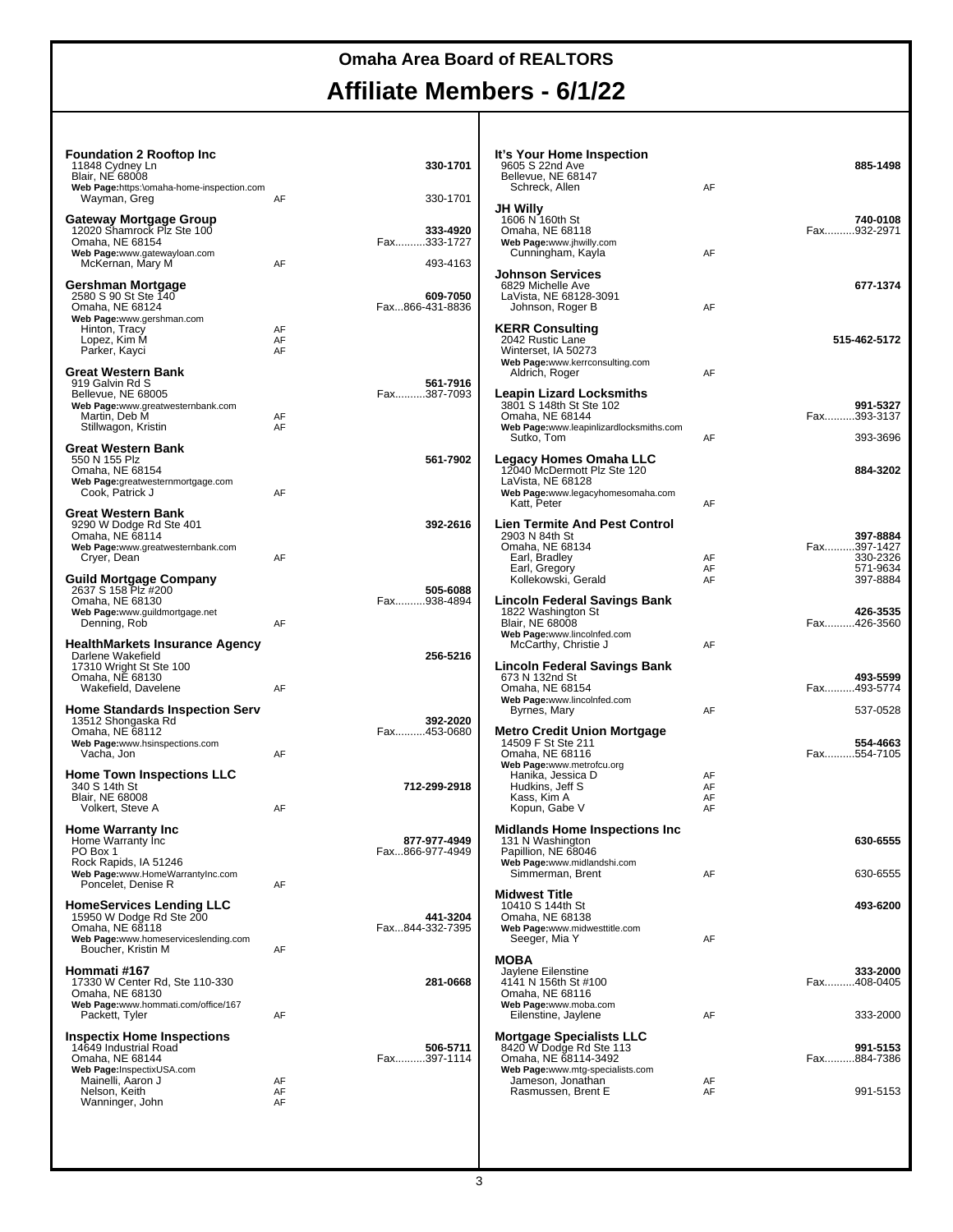| <b>Movement Mortgage</b><br>16820 Frances St. Ste 206<br>Null Zip Code, NE N |                                                                                                                                                                                                                                                                                                                                                                | 531-230-5718<br>Fax531-230-5725 | <b>Peoples Mortgage Company</b><br>16909 Lakeside Hills Plz #113<br>Omaha, NE 68130                            |          | 298-2601<br>Fax855-592-0035 |
|------------------------------------------------------------------------------|----------------------------------------------------------------------------------------------------------------------------------------------------------------------------------------------------------------------------------------------------------------------------------------------------------------------------------------------------------------|---------------------------------|----------------------------------------------------------------------------------------------------------------|----------|-----------------------------|
| Web Page:lo.movement.com/scott-miller/home<br>Miller, Scott A                | AF                                                                                                                                                                                                                                                                                                                                                             |                                 | Web Page:www.peoplesmortgage.com<br>Kottich, Paul R                                                            | AF       |                             |
| Mutual First Federal Credit Un<br>14510 F St, Ste 101<br>Omaha, NE 68137     |                                                                                                                                                                                                                                                                                                                                                                | 697-3465                        | <b>Peoples Mortgage Company</b><br>4611 S 96th St Ste 150<br>Omaha, NE 68127                                   |          | 298-2595                    |
| Web Page: mutualfirst.com<br>Mango, David<br>Rock, Christopher M             | AF<br>AF                                                                                                                                                                                                                                                                                                                                                       |                                 | Web Page:www.peoplesmortgage.com<br>Parker, Kayci                                                              | AF       |                             |
| <b>My Insurance LLC</b><br>3930 S 147th St Ste 104                           |                                                                                                                                                                                                                                                                                                                                                                | 991-6688                        | <b>Peoples Mortgage Company</b><br>4400 Lucile Dr Ste 101<br>Lincoln, NE 68516                                 |          | 403-3646<br>Fax855-648-4248 |
| Omaha, NE 68144<br>Web Page:www.myinsuranceomaha.com<br>Sladek, Mary         | AF                                                                                                                                                                                                                                                                                                                                                             | Fax502-1577                     | Web Page:www.peoplesmortgage.com<br>Hinton, Tracy                                                              | AF       |                             |
| <b>National Property Inspections</b>                                         |                                                                                                                                                                                                                                                                                                                                                                |                                 | <b>Perfect Harmony Home Inspect</b><br>909 N. Adams St. P.O. Box 4606                                          |          | 303-4609                    |
| 16119 Gertrude St<br>Omaha, NE 68136<br>Web Page:www.npiomaha.com            |                                                                                                                                                                                                                                                                                                                                                                | 333-1145<br>Fax614-1870         | Papillion, NE 68046<br>Web Page:PerfectHarmonyHomeInspections.com<br>Hodge, Brett A                            | AF       |                             |
| Wilken, Daryle<br>Nebraska Assoc of Mtg Brokers                              | AF                                                                                                                                                                                                                                                                                                                                                             | 981-5022                        | Tim Perry Photography LLC<br>3211 N 209th St                                                                   |          | 215-5479                    |
| 1005 S 76th St #102<br>Omaha, NE 68114                                       |                                                                                                                                                                                                                                                                                                                                                                | 502-6501<br>Fax866-482-4160     | Elkhorn, NE 68022<br>Web Page:timperryphotography.com                                                          |          |                             |
| Web Page:www.nebraskamortgagebrokers.org<br>Sederstrom III, Charles V        | AF                                                                                                                                                                                                                                                                                                                                                             | 502-6501                        | Perry, Tim                                                                                                     | AF       |                             |
| Nebraska Title Company<br>14680 W Dodge Rd Ste 1<br>Omaha, NE 68154          |                                                                                                                                                                                                                                                                                                                                                                |                                 | Omaha, NE 68104                                                                                                |          | 850-3127                    |
| Web Page:www.nebtitleco.com<br>Johansen, Jamie M                             | <b>Plumbing Today LLC</b><br>2601 N 45 St<br>861-9220<br>Fax861-9225<br>Pringle, Ken<br>AF<br><b>Prairie Property Inspections</b><br>AF<br>PO Box 24422<br>Omaha, NE 68124<br>896-5107<br>Web Page:www.bulldoginspect.com<br>Fax994-9121<br>Staab, Adam<br>AF<br><b>Prosperity Home Mortgage LLC</b><br>AF<br>331 Village Point Plaza<br>AF<br>Omaha, NE 68118 |                                 |                                                                                                                |          |                             |
| Nebraska Title Company<br>754 Gold Coast Dr Ste 115                          |                                                                                                                                                                                                                                                                                                                                                                |                                 |                                                                                                                |          | 889-3313                    |
| Papillion, NE 68046<br>Web Page:www.nebtitleco.com<br>Moneto, Kimberly A     |                                                                                                                                                                                                                                                                                                                                                                |                                 |                                                                                                                |          | 889-3313                    |
| Singleton, Laura J<br><b>Next Door Photos Omaha</b>                          |                                                                                                                                                                                                                                                                                                                                                                |                                 | Web Page:richbrown.phmloans.com                                                                                |          | 305-3839                    |
| 1804 N 177 St<br>Omaha, NE 68118                                             |                                                                                                                                                                                                                                                                                                                                                                | 616-6233                        | Brown, Rich M                                                                                                  | AF       |                             |
| Web Page:omaha.nextdoorphotos.com<br>Vant Hul, Jon S                         | AF                                                                                                                                                                                                                                                                                                                                                             |                                 | <b>Quality Home Inspection Inc.</b><br>14607 Locust St<br>Omaha, NE 68116                                      |          | 397-2330<br>Fax391-7633     |
| <b>Northwest Bank</b><br>9719 Giles Rd Ste 100<br>LaVista, NE 68128          |                                                                                                                                                                                                                                                                                                                                                                | 537-0300<br>Fax537-0303         | Web Page:www.omahaqualityhomeinspections.com<br>Slusky, Dan                                                    | AF       | 306-0440                    |
| Hamrick, Samantha J<br>Schlabs, Ryan D                                       | AF<br>AF                                                                                                                                                                                                                                                                                                                                                       |                                 | <b>Radon Pros</b><br>14614 Grover St<br>Omaha, NE 68144                                                        |          | 639-1100                    |
| <b>Omaha National Title</b><br>12100 W Center Rd #501                        |                                                                                                                                                                                                                                                                                                                                                                | 827-9100                        | Web Page:www.radonpros.com<br>Stenger, Cher L                                                                  | AF       |                             |
| Omaha, NE 68144<br>Web Page:www.omahanationaltitle.com<br>Deseck, Jennifer   | AF                                                                                                                                                                                                                                                                                                                                                             | Fax334-4191                     | <b>Ralston-Byers Insurance Agency</b><br>7608 Park Dr.                                                         |          | 402-2565                    |
| Jensen, Co quette<br><b>Omaha Pest Control Inc</b>                           | AF                                                                                                                                                                                                                                                                                                                                                             | 571-6931                        | Omaha, NE 68127<br>Wakefield, Davelene                                                                         | AF       |                             |
| P O Box 4896<br>Omaha, NE 68104                                              |                                                                                                                                                                                                                                                                                                                                                                | 969-7378                        | <b>RE/MAX Central Inc.</b><br>5600 S 59th St #204                                                              |          | 328-8000                    |
| Web Page:www.omahapestcontrol.com<br>West, Monty E                           | AF                                                                                                                                                                                                                                                                                                                                                             |                                 | Lincoln, NE 68516<br>Web Page:concepts1-nebraska.remax.com/realestatehomesforsale/lincoln-ne<br>Berlin, Jeff A | AF       |                             |
| <b>Omaha Real Producers</b><br>3563 Woolworth Ave<br>Omaha, NE 68105         |                                                                                                                                                                                                                                                                                                                                                                | 677-7744                        | <b>Rearranged for Change</b><br>4322 N 138th St                                                                |          | 981-3509                    |
| Web Page:realproducersmag.com<br>Penrod, Stacey L                            | AF                                                                                                                                                                                                                                                                                                                                                             |                                 | Omaha, NE 68164<br>Web Page:www.rearrangedforchange.com<br>Charvat, Amy L                                      | AF       |                             |
| P & P Insurance Agency<br>1314 N 205th St. Suite A                           |                                                                                                                                                                                                                                                                                                                                                                | 614-4633                        | Conover, Lisa<br>Cooley, Liz                                                                                   | AF<br>AF |                             |
| Elkhorn, NE 68022<br>Web Page:www.ppinstream.com<br>Petersen, Eric L         | AF                                                                                                                                                                                                                                                                                                                                                             | Fax614-2031                     | <b>Red Rhino Roofing</b><br>14920 A Cir Ste 200                                                                |          | 502-4270                    |
| Petersen, Jennifer<br><b>Paul Davis Restoration</b>                          | AF                                                                                                                                                                                                                                                                                                                                                             |                                 | Omaha, NE 68144<br>Web Page:www.redrhinoroofs.com<br>Hughes, Emily A                                           | AF       |                             |
| 4226 S 80th St<br>Omaha, NE 68127                                            |                                                                                                                                                                                                                                                                                                                                                                | 553-0373<br>Fax553-0334         | Wanninger, John<br><b>Rocket Roofing</b>                                                                       | AF       |                             |
| Web Page:www.pdromaha.com<br>Bozak, Lou<br>Gessert, Cindy A                  | AF<br>AF                                                                                                                                                                                                                                                                                                                                                       |                                 | 110 N Washington St<br>Papillion, NE 68046                                                                     |          | 291-8888                    |
|                                                                              |                                                                                                                                                                                                                                                                                                                                                                |                                 | George, Jeanie                                                                                                 | AF       |                             |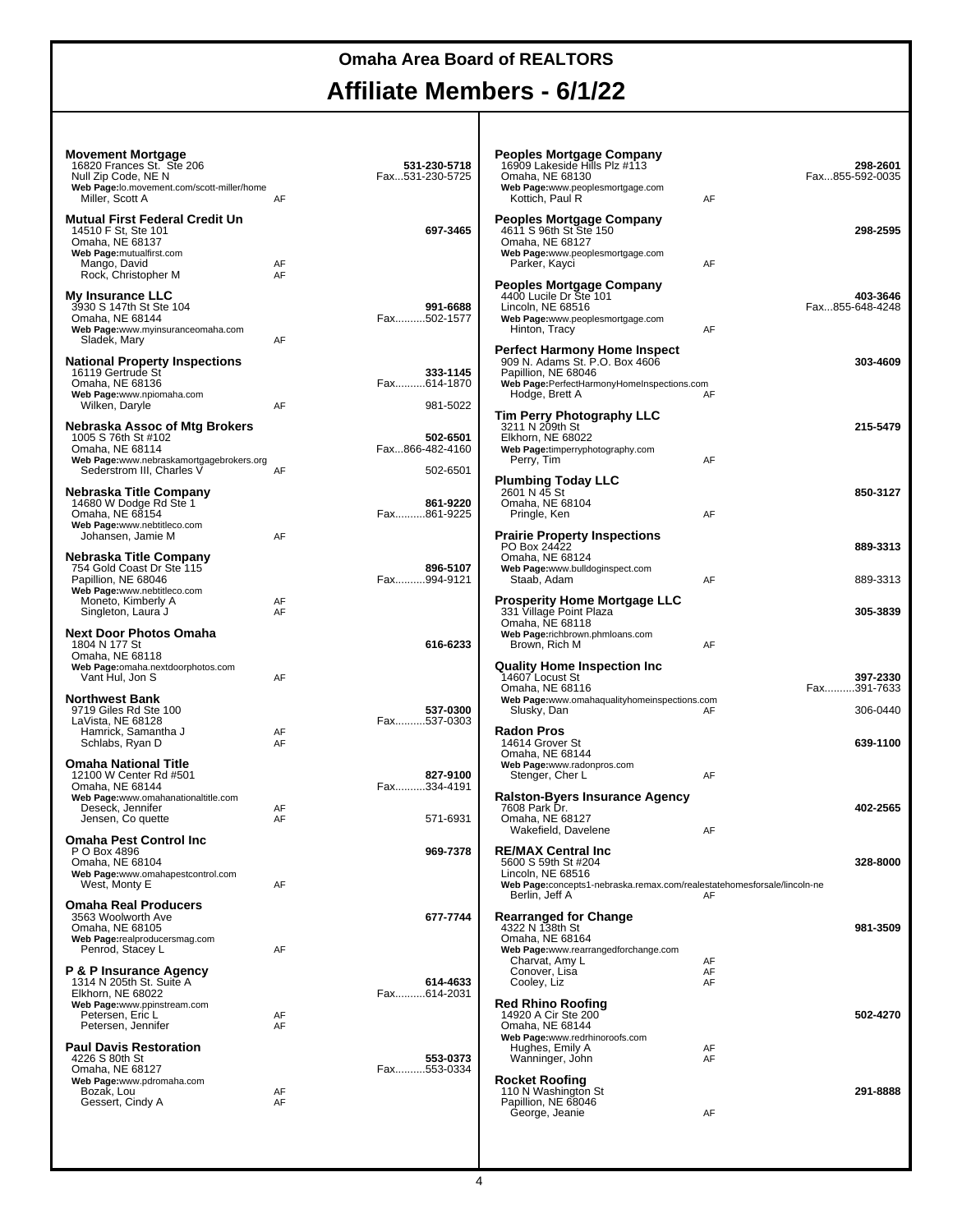# **Omaha Area Board of REALTORS**

#### **Affiliate Members - 6/1/22** т

| <b>Royalty Roofing &amp; Renovations</b>                                                                      |                      |                         | U.S. Bank                                                                                                                                            |          |                             |
|---------------------------------------------------------------------------------------------------------------|----------------------|-------------------------|------------------------------------------------------------------------------------------------------------------------------------------------------|----------|-----------------------------|
| 3113 N 120 St<br>Omaha, NE 68164<br>Web Page:www.royaltyroofing.org                                           |                      | 216-8850                | 3910 N 132nd st<br>Omaha, NE 68164<br>Web Page:www.usbank.com                                                                                        |          | 963-7109                    |
| McClintock, Dennis J<br><b>Security National Bank</b><br>1120 S 101st St<br>Omaha, NE 68124                   | AF                   | 449-0992<br>Fax334-6719 | Reinhardt, Stephanie<br>U.S. Bank<br>711 N 205th St<br>Elkhorn, NE 68022                                                                             | AF       | 289-9021<br>Fax289-9033     |
| Web Page:www.snbomaha.com<br>Curfman, Jeanne M<br>Lammert, Alexandra<br>Larsen, Rod<br>Stang, LuAnne          | AF<br>AF<br>AF<br>AF |                         | Web Page:www.usbank.com<br>Franco, Summer R<br>U.S. Bank<br>8905 Maple St<br>Omaha, NE 68134                                                         | AF       | 397-8222                    |
| ServiceOne Inc<br>9335 J St<br>Omaha, NE 68127                                                                |                      | 597-2169<br>Fax339-8704 | Web Page:www.usbank.com<br>McCarthy, Christie J<br>U.S. Bank                                                                                         | AF       |                             |
| Web Page:www.serviceone.com<br>Bousema, Cody L<br>Churchill, Jeff<br>Churchill, John                          | AF<br>AF<br>AF       | 306-6313                | 1700 Farnam St<br>Omaha, NE 68102<br>Web Page:www.usbank.com<br>McCarthy, Christie J                                                                 | AF       | 536-5102                    |
| <b>Signature Property Inspections</b><br>18704 Mayberry<br>Elkhorn, NE 68022<br>Koel, James S                 | AF                   | 502-9221                | U.S. Bank<br>222 S. 72nd Street<br>Omaha, NE 68114                                                                                                   |          | 399-3756                    |
| <b>SRE Home Inspections</b><br>3801 S 148th St STE 101<br>Omaha, NE 68144                                     |                      | 393-3696                | Web Page:usbank.com<br>Beighley, Bryan<br>UNITS of Omaha                                                                                             | AF       |                             |
| Web Page:www.srehomeinspections.com<br>Sutko, John<br>Staging & Design by Lisa Marie                          | AF                   |                         | 14565 Portal Circle, Suite 107<br>Omaha, NE 68138<br>Web Page:www.unitsstorage.com<br>Coghlan, Mike                                                  | AF       | 502-5022                    |
| 2904 N 169 Ave<br>Omaha, NE 68116<br>Web Page:www.stagingdesignbylisamarie.com<br>Bullerman, Lisa M           | AF                   | 670-6713                | UNO Real Estate & Land Use<br>Economics Program<br>6001 Dodge St RH515D                                                                              |          | 554-2810                    |
| <b>SureHome Inspection Co</b><br>11474 South 113th Ave                                                        |                      | 616-9250                | Omaha, NE 68182<br>UNO - Shultz, Steven S                                                                                                            | AF       | 554-2810                    |
| Papillion, NE 68046<br>Web Page:www.surehome.net<br>Eggenberg, Jan                                            | AF                   | Fax235-3166             | Urban Photography<br>903 S 3rd St<br>Council Bluffs, IA 51503                                                                                        |          | 516-5601                    |
| <b>Terry Insurance Group</b><br>Terry Thompson<br>3606 N 163rd plz #2                                         |                      | 614-7060                | Web Page:www.urbanaliciaphotography.com<br>Brady, Alicia M<br>US Bank Home Mortgage                                                                  | AF       |                             |
| Omaha, NE 68116<br>Web Page:www.terryinsurancegroup.com<br>Thompson, Terry                                    | AF                   |                         | 222 S 72nd St<br>Omaha, NE 68114<br>Web Page:mortgage.usbank.com/brandon-souba-omaha-ne<br>Souba, Brandon                                            | AF       | 399-3884                    |
| Thrasher Inc<br>11844 Valley Ridge Dr<br>Papillion, NE 68046<br>Web Page:www.gothrasher.com<br>Bilyeu, Thomas | AF                   | 393-8803<br>Fax393-4002 | <b>Velocity Title &amp; Escrow Inc</b><br>1520 N 205th St. Suite 104<br>Null Zip Code, NE N<br>Web Page:www.VelocityNational.com<br>Anderson, Ivan L | AF       | 313-6252<br>Fax877-910-4522 |
| <b>TP3 Pest Management</b><br>1242 Clay St<br>Ashland, NE 68003<br>Web Page:www.tp3pest.com                   |                      | 618-1116                | <b>Veterans United Home Loans</b><br>11507 S 42nd St Ste 107<br>Bellevue, NE 68123                                                                   |          | 291-3080<br>Fax291-3281     |
| Petersen, TJ E<br><b>Trustworthy Title &amp; Escrow</b><br>4611 S 96th St #101                                | AF                   | 513-9760                | Web Page:www.VeteransUnitedOmaha.com<br>Lieffers, Katie A<br>Schuster, Nick                                                                          | AF<br>AF |                             |
| Omaha, NE 68127<br>Web Page:www.trustworthytitle.com<br>Nelson, Albert S<br>Nelson, Kim                       | AF<br>AF             | Fax513-8290             | VIP Inspection, LLC<br>7800 W. Agnew Rd<br>Raymond, NE 68482<br>Web Page:www.vip-inspction.com<br>Wewel, Matthew J                                   | AF       | 670-4535                    |
| U.S. Bank<br>525 N 132nd St<br>Omaha, NE 68154<br>Web Page:www.usbank.com                                     |                      | 963-2131                | <b>Weber Home Inspections LLC</b><br>21410 Lincoln Blvd<br>Gretna, NE 68028                                                                          |          | 405-1982                    |
| Hove, Scott<br>Mahnke, Blake Lee<br>Swearingen, David M                                                       | AF<br>AF<br>AF       |                         | Web Page:weberinspect.com<br>Weber, Travis L                                                                                                         | AF       |                             |
| U.S. Bank<br>9380 Excelsior Blvd<br>Hopkins, MN 55343<br>Web Page:www.usbank.com<br>Cochran, Judd M           | AF                   | 399-3790                | West Gate Bank Mortgage<br>1020 S 179 Crt<br>Omaha, NE 68118<br>Web Page:www.westgatebank.com<br>Peterson, Tyler S                                   | AF       | 657-9849<br>Fax434-3485     |
| U.S. Bank<br>4818 S 108 St<br>Omaha, NE 68137                                                                 |                      | 935-7400                | West Gate Bank Mortgage<br>6003 Old Cheney Rd<br>Lincoln, NE 68516<br>Web Page:westgate.bank/                                                        |          | 292-1948<br>Fax434-3485     |
| Web Page:www.usbank.com<br>Paulson, Paula L                                                                   | AF                   |                         | Kucirek, Steve                                                                                                                                       | AF       |                             |